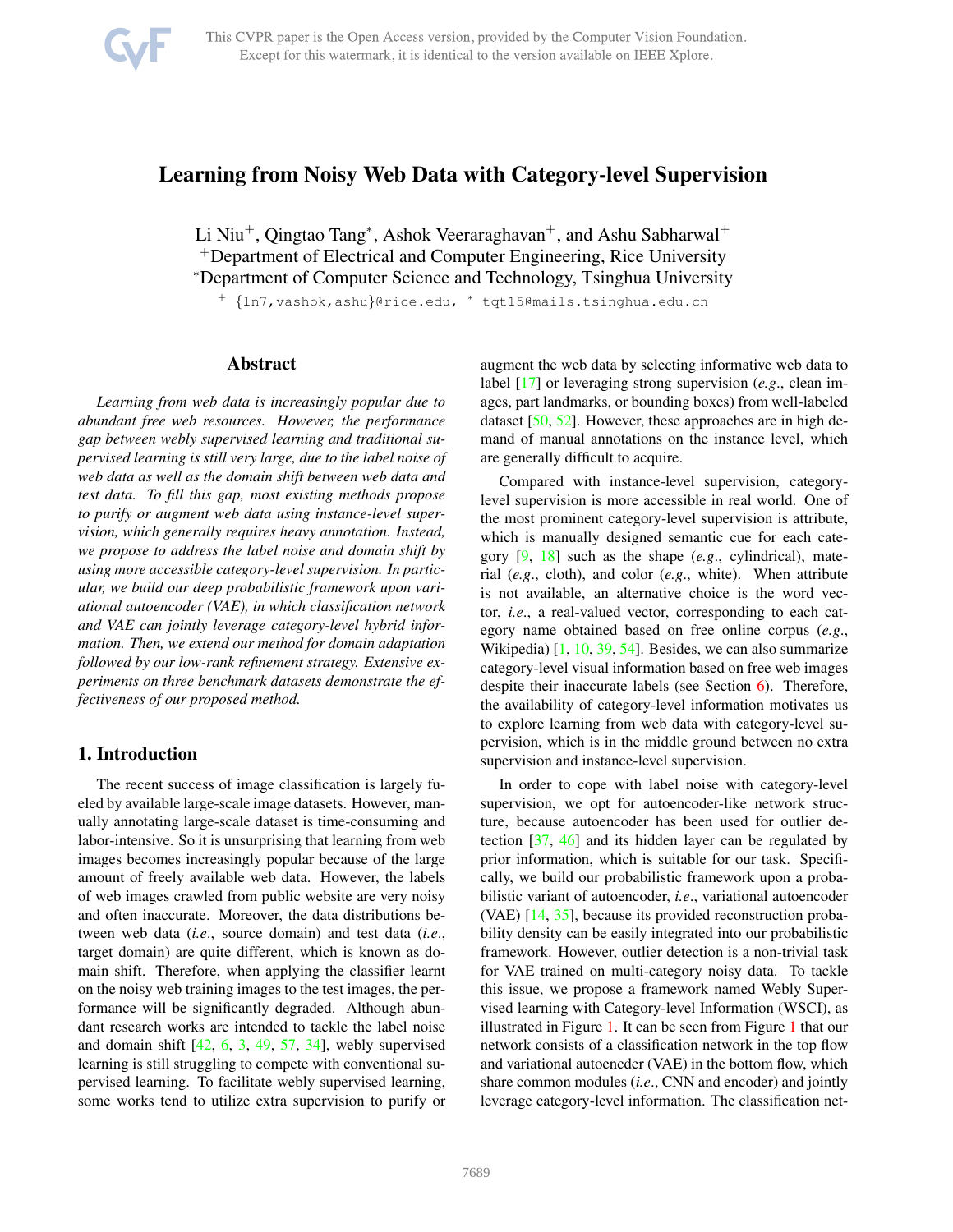<span id="page-1-2"></span>work and VAE influence each other in the following way. On one hand, VAE detects outliers to help learn a more robust classification network by assigning higher weights on the losses of identified non-outliers. On the other hand, the classification network injects relatively accurate discriminative information into the hidden layer to learn a semantic VAE for better outlier detection.

With the aim to further address the domain shift between web data and test data, we extend our WSCI method to WSCI-DA by reconstructing unlabeled test instances via VAE in the training stage. Moreover, we also propose a novel low-rank refinement strategy following WSCI-DA.

## 2. Related Work

Webly Supervised Image Classification: Recently, abundant research works [\[7,](#page-8-12) [3,](#page-8-1) [27,](#page-8-13) [19,](#page-8-14) [30,](#page-8-15) [31,](#page-8-16) [28\]](#page-8-17) are intended to address the label noise and domain shift when learning from web data. More recently, several CNN approaches were proposed for webly supervised learning [\[49,](#page-9-1) [42,](#page-9-0) [6,](#page-8-0) [57,](#page-9-2) [34,](#page-8-2) [8\]](#page-8-18). To fill the performance gap between webly supervised learning and traditional supervised learning, some research works resort to auxiliary information such as selective labeling [\[17\]](#page-8-3) or extraneous strong supervision [\[50,](#page-9-3) [52\]](#page-9-4) (*e.g*., clean images, part landmarks, or bounding boxes), which involve human annotation on the instance level. In the contrast, we tend to boost the performance of webly supervised learning using more accessible category-level information.

Variational Autoencoder: Variational autoencoder (VAE) [\[14,](#page-8-10) [35\]](#page-8-11) is a probabilistic generative model and its technical details will be introduced in Section [3.](#page-1-0) Several works [\[2,](#page-8-19) [41\]](#page-8-20) use VAE for outlier detection, but they did not discuss how to handle the label noise in the multi-category training data. Recently, one promising research direction is to regulate the hidden layer of VAE more heavily such as conditional VAE (CVAE) [\[40,](#page-8-21) [45,](#page-9-7) [53\]](#page-9-8), adversarial autoencoder (AAE) [\[22\]](#page-8-22), and semi-supervised VAE [\[13\]](#page-8-23). Generally speaking, our method also falls into this scope, *i.e*., regulating the hidden layer of VAE. However, our method regulates the hidden layer of VAE to eliminate the label noise from training data, which has not been explored in the above works [\[40,](#page-8-21) [45,](#page-9-7) [53,](#page-9-8) [22,](#page-8-22) [13\]](#page-8-23).

Domain Adaptation: Domain adaptation (DA) methods [\[51,](#page-9-9) [26,](#page-8-24) [25,](#page-8-25) [29\]](#page-8-26) aim to alleviate the domain shift between the source domain (*i.e*., training set) and the target domain (*i.e*., test set). Among existing DA approaches, the closest related works are autoencoder based DA methods [\[5,](#page-8-27) [12,](#page-8-28) [21\]](#page-8-29) and low-rank based DA methods [\[11,](#page-8-30) [38\]](#page-8-31). However, all these methods only focus on domain adaptation while our WSCI-DA method can cope with the label noise and simultaneously address the domain issue when learning from web data. Besides, our proposed lowrank refinement following WSCI-DA is also quite different from [\[11,](#page-8-30) [38\]](#page-8-31) because our low-rank reconstruction is based

on latent variables on the hidden layer while theirs are based on visual features.

### <span id="page-1-0"></span>3. Background

In the remainder of this paper, for better representation, we denote a matrix/vector by using a uppercase/lowercase letter in boldface (*e.g*., A denotes a matrix and a denotes a vector). We use I (*resp.*, 0) to denote identity matrix (*resp.*, all-zero vector/matrix).  $A<sup>T</sup>$  is used to denote the transpose of A. Moreover, we use  $A \circ B$  to denote the element-wise product between A and B.

Now we introduce the background knowledge of variational autoencoder (VAE), upon which our probabilistic framework is built. Assume data x can be generated from latent variable z, then the marginal likelihood of x can be represented as  $p_{\theta_1}(\mathbf{x}) = \int p_{\theta_1}(\mathbf{x}|\mathbf{z})p_{\theta_1}(\mathbf{z})d\mathbf{z}$  with generative parameters  $\theta_1$ , in which  $p_{\theta_1}(z)$  is the prior over latent variable **z** and  $p_{\theta_1}(\mathbf{x}|\mathbf{z})$  is the likelihood of **x** given **z**.

However,  $\int p_{\theta_1}(\mathbf{x}|\mathbf{z})p_{\theta_1}(\mathbf{z})d\mathbf{z}$  is intractable over all configurations of latent variables. To solve this issue, variational autoencoder (VAE) [\[14,](#page-8-10) [35\]](#page-8-11) introduces approximate posterior  $q_{\boldsymbol{\theta}_2}(\mathbf{z}|\mathbf{x})$  with variational parameters  $\boldsymbol{\theta}_2$ . Then, instead of maximizing the marginal likelihood  $p_{\theta_1}(\mathbf{x})$ , VAE proposes to maximize the lowerbound of marginal likelihood  $p_{\theta_1}(\mathbf{x})$ , *i.e.*, Evidence Lower BOund (ELBO), which is equal to minimizing the following objective function (please refer to [\[14\]](#page-8-10) for technical details):

<span id="page-1-1"></span>
$$
KL[q_{\boldsymbol{\theta}_2}(\mathbf{z}|\mathbf{x})||p_{\boldsymbol{\theta}_1}(\mathbf{z})] - \mathbb{E}_{q_{\boldsymbol{\theta}_2}(\mathbf{z}|\mathbf{x})}[\log p_{\boldsymbol{\theta}_1}(\mathbf{x}|\mathbf{z})],\qquad(1)
$$

in which the first regularizer is a penalty enforcing the learnt  $q_{\theta_2}(\mathbf{z}|\mathbf{x})$  to be close to the given prior  $p_{\theta_1}(\mathbf{z})$  based on KL divergence between  $q_{\theta_2}(\mathbf{z}|\mathbf{x})$  and  $p_{\theta_1}(\mathbf{z})$ , and the second regularizer is the reconstruction error measuring the truthfulness of reconstruction based on the expectation of  $\log p_{\theta_1}(\mathbf{x}|\mathbf{z})$  w.r.t.  $q_{\theta_2}(\mathbf{z}|\mathbf{x})$ . In summary, the objective function in  $(1)$  aims to reduce the reconstruction error as well as the KL divergence between the approximate posterior and prior of latent variables at the same time. Note that it is generally assumed that  $p_{\theta_1}(\mathbf{z}) = \mathcal{N}(\mathbf{z}; \mathbf{0}, \mathbf{I})$  for sim-plicity. In this paper, following [\[14\]](#page-8-10), we assume  $p_{\theta_1}(\mathbf{x}|\mathbf{z})$ (*resp.*,  $q_{\theta_2}(\mathbf{z}|\mathbf{x})$ ) to be a multivariate Gaussian with diagonal covariance, *i.e.*,  $p_{\theta_1}(\mathbf{x}|\mathbf{z}) = \mathcal{N}(\mathbf{x}; \boldsymbol{\mu}_x, \text{diag}(\boldsymbol{\sigma}_x^2))$  (*resp.*,  $q_{\theta_2}(\mathbf{z}|\mathbf{x}) = \mathcal{N}(\mathbf{z}; \boldsymbol{\mu}_z, \text{diag}(\boldsymbol{\sigma}_z^2))$ , which is specified by a probabilistic decoder (*resp.*, encoder) network with model parameters  $\theta_1$  (*resp.*,  $\theta_2$ ).

The forward process of VAE consists of three steps: 1) generate approximate posterior  $q_{\theta_2}(\mathbf{z}|\mathbf{x})$  (*i.e.*,  $\mu_z$  and  $\sigma_z$ ) using probabilistic encoder based on x; 2) sample latent variables z based on  $q_{\theta_2}(\mathbf{z}|\mathbf{x})$ ; 3) generate likelihood of x given z,  $p_{\theta_1}(\mathbf{x}|\mathbf{z})$  (*i.e.*,  $\mu_x$  and  $\sigma_x$ ), using probabilistic decoder based on the sampled z. The above procedure can be seen from the bottom flow in Figure [1.](#page-2-0) Note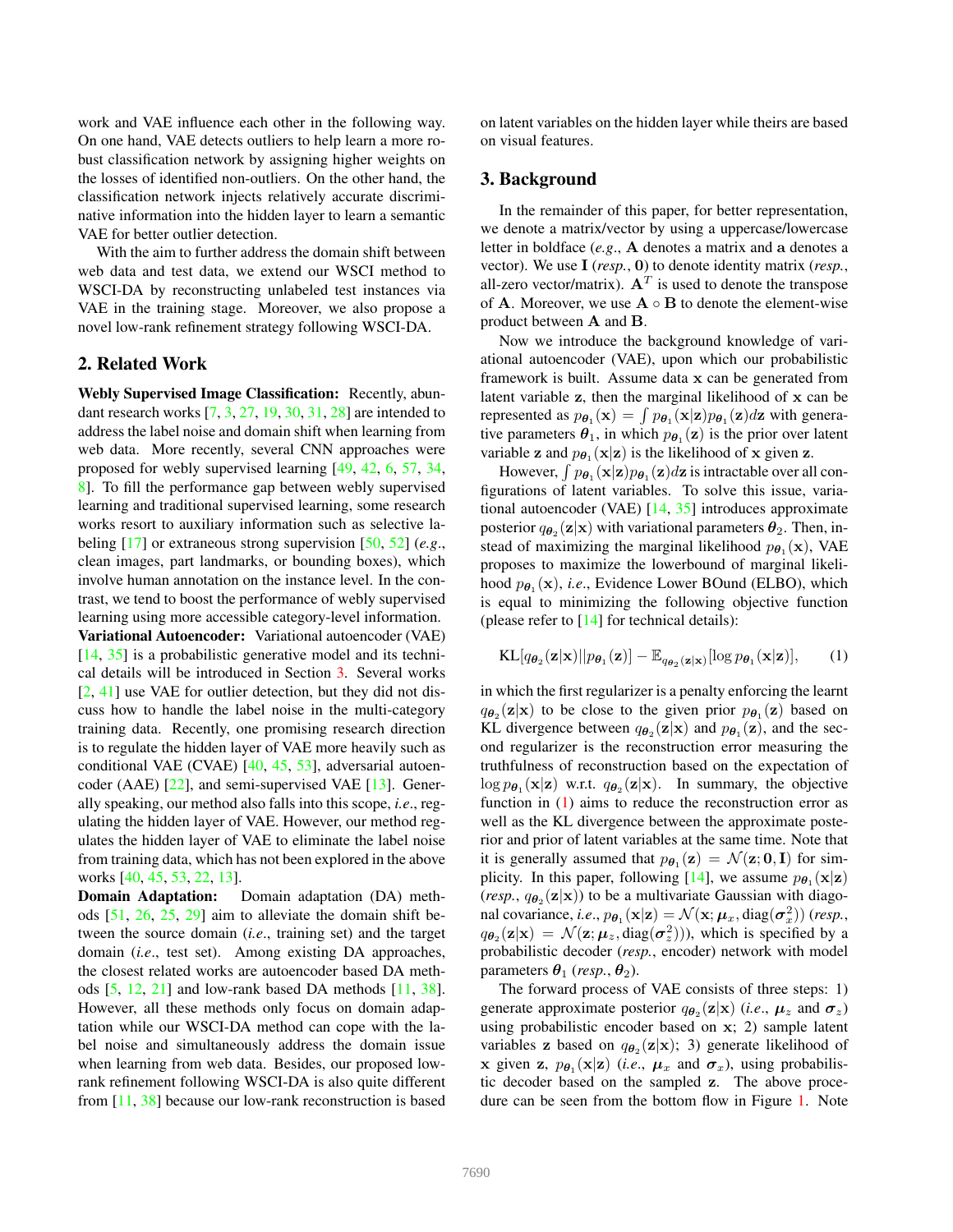<span id="page-2-5"></span><span id="page-2-0"></span>

Figure 1: Flowchart of learning from noisy web data with category-level semantic information. The top flow is classification network and the bottom flow is variational autoencoder. Two flows share the common model parameters  $\theta_0$  and  $\theta_2$ .

that reparameterization trick is generally used in the second step for ease of optimization [\[14\]](#page-8-10). Specifically, instead of sampling directly from approximate posterior  $q_{\theta_2}(\mathbf{z}|\mathbf{x}) =$  $\mathcal{N}(\mathbf{z}; \boldsymbol{\mu}_z, \text{diag}(\boldsymbol{\sigma}_z^2))$ , we can use deterministic mapping  $\mathbf{z} =$  $g_{\theta_2}(\mathbf{x}, \epsilon) = \mu_z + \sigma_z \circ \epsilon$  with  $\epsilon \sim \mathcal{N}(\mathbf{0}, \mathbf{I})$ , because it is proved that  $\mathbb{E}_{\mathbf{z} \sim \mathcal{N}(\boldsymbol{\mu}_z, \text{diag}(\boldsymbol{\sigma}_z^2))} f(\mathbf{z}) = \mathbb{E}_{\boldsymbol{\epsilon} \sim \mathcal{N}(\mathbf{0}, \mathbf{I})} f(\boldsymbol{\mu}_z +$  $\bm{\sigma}_z \circ \bm{\epsilon}) \approx \frac{1}{L} \sum_{l=1}^L f(\bm{\mu}_z + \bm{\sigma}_z \circ \bm{\epsilon}^l)$  with L being the number of samples per training instance. In practice, each instance can be sampled only once  $(i.e., L = 1)$  per training epoch as long as the batch size is large enough [\[14\]](#page-8-10).

# <span id="page-2-4"></span>4. Webly Supervised Learning with Categorylevel Information

In this section, we build our method named Webly Supervised learning with Category-level Information (WSCI) upon variational autoencoder (VAE), in which the classification network and VAE can jointly leverage category-level information to handle label noise.

# <span id="page-2-3"></span>4.1. Semantic VAE for Outlier Detection

We rewrite the objective function of VAE introduced in Section [3](#page-1-0) as follows,

<span id="page-2-1"></span>
$$
KL[q_{\boldsymbol{\theta}_2}(\mathbf{z}|\mathbf{x})||p_{\boldsymbol{\theta}_1}(\mathbf{z})] - \mathbb{E}_{q_{\boldsymbol{\theta}_2}(\mathbf{z}|\mathbf{x})}[\log p_{\boldsymbol{\theta}_1}(\mathbf{x}|\mathbf{z})],\qquad(2)
$$

in which the reconstruction probability density  $p_{\theta_1}(\mathbf{x}|\mathbf{z})$ can be used for detecting outliers [\[2,](#page-8-19) [41\]](#page-8-20). Specifically, an instance  $x^i$  is identified as an outlier if  $\mathbb{E}_{q_{\theta_2}(\mathbf{z}|\mathbf{x}^i)} p_{\theta_1}(\mathbf{x}^i|\mathbf{z})$ is below certain threshold. In ideal cases, VAE should be trained on clean training data so as to learn a normal profile for non-outliers, which is not applicable to our case because our training labels are very noisy. One possible solution is to learn one VAE for each category because the distribution within each category is relatively coherent and the negative effect of outliers can be mitigated to some extent, similar to the explanation in [\[46\]](#page-9-6). However, this solution is rather cumbersome especially when the number of categories is

very large. As an alternative, we tend to inject categorylevel semantic information into the hidden layer and learn a semantic VAE. The motivation and details will be elaborated later in this section.

Suppose we have a noisy training set  $\mathcal{I} = {\{\mathbf{I}^i|_{i=1}^n}\}\$  with  $I^i$  being the *i*-th image and *n* being the number of training images, the visual feature of  $I^i$  (*i.e.*, output of CNN in Figure [1\)](#page-2-0) is denoted as  $x^i$  and its associated label (*resp.*, predicted label variable) is denoted as  $c^i$  (*resp.*,  $y^i$ ). Recall that in each training epoch, we only sample one latent variable for each training instance using reparameterization trick (see Section [3\)](#page-1-0), so we use  $\mathbf{z}^i = g_{\theta_2}(\mathbf{x}^i, \boldsymbol{\epsilon}^1)$  to denote the deterministic latent variable of  $x^i$ . Then, the objective function in [\(2\)](#page-2-1) w.r.t.  $x^i$  can be simplified as

<span id="page-2-2"></span>
$$
KL[q_{\boldsymbol{\theta}_2}(\mathbf{z}|\mathbf{x}^i)||p_{\boldsymbol{\theta}_1}(\mathbf{z})] - \log p_{\boldsymbol{\theta}_1}(\mathbf{x}^i|\mathbf{z}^i).
$$
 (3)

In order to incorporate category-level semantic information, we expect  $\mathbf{z}^i$  to represent the semantic embedding of  $x^i$  so that the hidden layer of VAE has specific semantic meanings. By denoting  $\mathcal{X}^{\tilde{c}} = {\mathbf{x}^i} | c^i = \tilde{c} {\mathbf{x}}$  and  $\mathcal{Z}^{\tilde{c}} = {\mathbf{z}^i | \mathbf{x}^i \in \mathcal{X}^{\tilde{c}}},$  each  $\mathcal{Z}^c$  corresponding to each category should be densely distributed. Instead of enforcing the distribution of  $\mathcal{Z}^c$  to be close to certain hypothetical distribution, we tend to regulate the hidden layer indirectly, inspired by some recent ZSL approaches [\[1,](#page-8-6) [36,](#page-8-32) [24\]](#page-8-33). To be exact, in ZSL methods  $[1, 36, 24]$  $[1, 36, 24]$  $[1, 36, 24]$  $[1, 36, 24]$ , with C categories in total, the classification score of  $x^i$  is calculated by using  $\mathbf{x}^{i}$ <sup>T</sup>VA, in which  $\mathbf{V} \in \mathcal{R}^{d \times m}$  is mapping matrix with m (*resp.*, d) being the dimension of attribute vector (*resp.*, visual feature), and  $\mathbf{A} \in \mathcal{R}^{m \times C}$  is category-attribute matrix with the  $c$ -th column  $a^c$  being the attribute vector of the c-th category. Analogous to  $\mathbf{x}^{i}$ <sup>T</sup>VA, we expect  $\mathbf{z}^{i}$ <sup>T</sup>A to be consistent with the classification score of  $x^i$  by attaching a classifier on the hidden layer of VAE (see Fig-ure [1\)](#page-2-0). Note that  $A$  used in our experiments is hybrid semantic representation including attribute vector, which will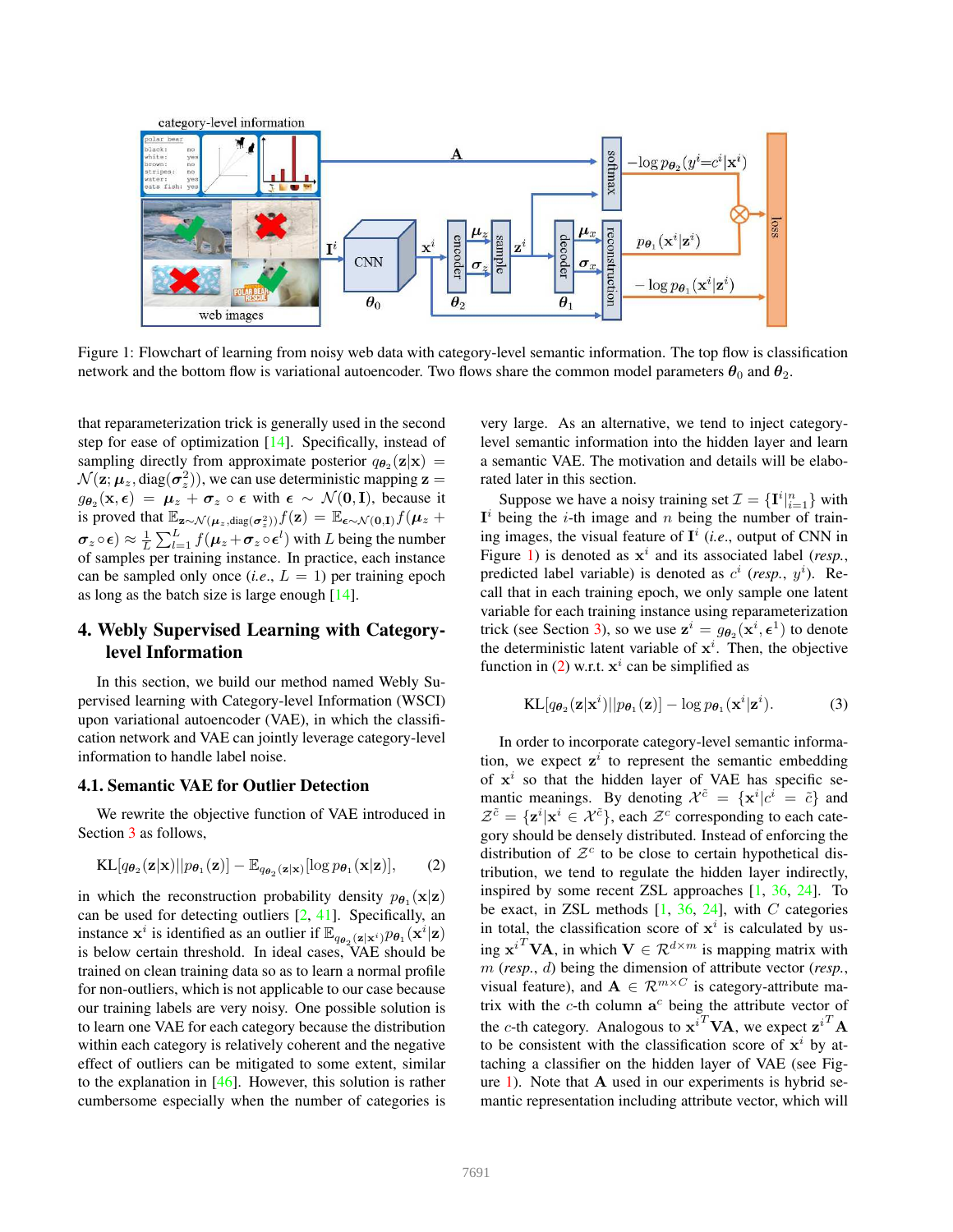<span id="page-3-5"></span>be fully introduced in Section [6.](#page-5-0) Then, the predicted category probability of  $\mathbf{z}^i$ , *i.e.*,  $p(y^i = c^i | \mathbf{z}^i)$ , can be calculated by  $\frac{\exp(\mathbf{z}^{i})^T \mathbf{a}^{c^i}}{\sum_{i}^C \exp(\mathbf{z}^{i})^T}$  $\Sigma$  $\frac{\exp(\mathbf{z}^i \cdot \mathbf{a}^c)}{c}$   $\exp(\mathbf{z}^i \cdot \mathbf{a}^c)$ . In semantic VAE, as opposed to imposing non-discriminative generic prior  $p_{\theta_1}(\mathbf{z})$ , we replace the regularizer  $KL[q_{\theta_2}(\mathbf{z}|\mathbf{x}^i)||p_{\theta_1}(\mathbf{z})]$  in [\(3\)](#page-2-2) with softmax loss  $-\log p(y^i = c^i | \mathbf{z}^i)$  and obtain the following loss function:

<span id="page-3-0"></span>
$$
l_{\theta}(\mathbf{x}^i, c^i) = -\log p(y^i = c^i|\mathbf{z}^i) - \log p_{\theta_1}(\mathbf{x}^i|\mathbf{z}^i), \qquad (4)
$$

in which  $\theta = {\theta_0, \theta_1, \theta_2}$  including the CNN parameters  $\theta_0$ . The  $p_{\theta_1}(\mathbf{x}^i|\mathbf{z}^i)$  in semantic VAE [\(4\)](#page-3-0) is more reliable for indicating non-outliers than that in VAE  $(3)$ , which can be explained as follows. According to the analysis in [\[46\]](#page-9-6), when using gradient descent to minimize the reconstruction error, the learnt model is more capable of detecting outliers if the gradients of non-outliers are more consistent. Considering each  $\mathcal{Z}^c$ , due to the first regularizer in [\(4\)](#page-3-0), the distribution of  $\mathcal{Z}^c$  in semantic VAE should be more concentrated than that in VAE. Hence, when minimizing the reconstruction error  $\sum_{\mathbf{z}^i \in \mathcal{Z}^c} - \log p_{\boldsymbol{\theta}_1}(\mathbf{x}^i | \mathbf{z}^i)$  via gradient descent, the gradients of non-outliers in semantic VAE should be more consistent than those in VAE. As a result, by injecting discriminative information into the hidden layer, semantic VAE becomes better at outlier detection and the corresponding  $p_{\theta_1}(\mathbf{x}^i|\mathbf{z}^i)$  is a more reliable indicator of  $\mathbf{x}^i$ being a non-outlier.

In the next section, we will explore how to learn a robust classifier with the aid of semantic VAE and how the robust classifier can affect semantic VAE in return. In the rest part of this paper, "VAE" means semantic VAE by default and original VAE without semantic information is differentiated with the name "plain VAE" instead.

#### 4.2. Learn Robust Classifier with Label Noise

In this section, we aim to learn a robust classifier by taking advantage of the reconstruction probability density from VAE. Recall that we attach a classifier on the hidden layer of VAE in Section [4.1.](#page-2-3) Instead of training a totally separate classification network, we tend to modify the attached classifier to account for label noise. Besides sharing model parameters, another benefit of doing so is a more effective VAE, which will be discussed later in this section.

To cope with the label noise, we introduce  $\tilde{y}^i$  to denote the noisy label variable of  $x^i$ , distinctive from its predicted label variable  $y^i$ . Besides, we further introduce a hidden variable  $h^i$  as binary non-outlier indicator, *i.e.*,  $h^i = 1$  if  $x^i$  is a non-outlier and  $h^i = 0$  otherwise. Strictly speaking, label noise of web data consists of outlier noise (image belongs to none of the training categories) and label flip noise (image belongs to one of the other training categories) [\[42\]](#page-9-0). Nevertheless, based on [\[50\]](#page-9-3) as well as our own observation, outlier noise is far more dominant than label flip noise, so we simply treat all the noise as outlier noise without treating label flip noise separately in this paper. Now let us consider the conditional probability of noisy label  $p_{\theta}(\tilde{y}^i | \mathbf{x}^i, h^i)$ . When  $h^i = 0$ ,  $\mathbf{x}^i$  does not belong to any training category and could be assigned with any category label randomly, so  $p_{\theta}(\tilde{y}^i | \mathbf{x}^i, h^i = 0) = \frac{1}{C}$ . When  $h^{i} = 1$ , the associated label of  $x^{i}$  is accurate and we expect  $y^i$  predicted by our model to be aligned with  $\tilde{y}^i$ . Thus,  $p_{\boldsymbol{\theta}}(\tilde{y}^i | \mathbf{x}^i, h^i)$  can be represented as

<span id="page-3-1"></span>
$$
p_{\theta}(\tilde{y}^i|\mathbf{x}^i, h^i) = \begin{cases} \frac{1}{C}, & \text{if } h^i = 0, \\ p_{\theta}(y^i|\mathbf{x}^i), & \text{if } h^i = 1. \end{cases}
$$
 (5)

Then, we aim to cope with the label noise by maximizing  $\log p(\tilde{y}^i = c^i | \mathbf{z}^i)$  instead of  $\log p(y^i = c^i | \mathbf{z}^i)$ , so that our assumption on noisy label in [\(5\)](#page-3-1) can be taken into consideration. Specifically, we replace  $\log p(y^i = c^i | \mathbf{z}^i)$  in [\(4\)](#page-3-0) with  $\log p(\tilde{y}^i = c^i | \mathbf{z}^i)$ , leading to the new loss function:

<span id="page-3-2"></span>
$$
l'_{\boldsymbol{\theta}}(\mathbf{x}^i, c^i) = -\log p(\tilde{y}^i = c^i | \mathbf{z}^i) - \log p_{\boldsymbol{\theta}_1}(\mathbf{x}^i | \mathbf{z}^i).
$$
 (6)

With deterministic latent variable  $\mathbf{z}^i$  given  $\mathbf{x}^i$ ,  $p(\tilde{y}^i|\mathbf{z}^i)$  can be approximated by  $p_{\theta_2}(\tilde{y}^i|\mathbf{x}^i)$ , so the loss function in [\(6\)](#page-3-2) can be simplified as

<span id="page-3-3"></span>
$$
l'_{\theta}(\mathbf{x}^{i}, c^{i}) = -\log p_{\theta_{2}}(\tilde{y}^{i} = c^{i}|\mathbf{x}^{i}) - \log p_{\theta_{1}}(\mathbf{x}^{i}|\mathbf{z}^{i})
$$
  
\n
$$
= -\log \sum_{h^{i}} p_{\theta_{2}}(\tilde{y}_{i} = c^{i}, h^{i}|\mathbf{x}^{i}) - \log p_{\theta_{1}}(\mathbf{x}^{i}|\mathbf{z}^{i})
$$
  
\n
$$
= -\log \sum_{h^{i}} p_{\theta_{2}}(\tilde{y}^{i} = c^{i}|\mathbf{x}^{i}, h^{i})p(h^{i}|\mathbf{x}^{i}) - \log p_{\theta_{1}}(\mathbf{x}^{i}|\mathbf{z}^{i})
$$
  
\n
$$
\leq -\sum_{h^{i}} p(h^{i}|\mathbf{x}^{i}) \log p_{\theta_{2}}(\tilde{y}^{i} = c^{i}|\mathbf{x}^{i}, h^{i})
$$
  
\n
$$
- \log p_{\theta_{1}}(\mathbf{x}^{i}|\mathbf{z}^{i})
$$
  
\n
$$
= -p(h^{i} = 1|\mathbf{x}^{i}) \log p_{\theta_{2}}(y^{i} = c^{i}|\mathbf{x}^{i}) - \log p_{\theta_{1}}(\mathbf{x}^{i}|\mathbf{z}^{i})
$$
  
\n(7)

$$
-(1 - p(h^i = 1|\mathbf{x}^i)) \log \frac{1}{C}
$$
 (8)

$$
= -p(\mathbf{x}^{i}|h^{i}=1)\frac{p(h^{i}=1)}{p(\mathbf{x}^{i})} (\log p_{\boldsymbol{\theta}_{2}}(y^{i}=c^{i}|\mathbf{x}^{i}) + \log C)
$$

$$
- \log p_{\boldsymbol{\theta}_{1}}(\mathbf{x}^{i}|\mathbf{z}^{i}) + \text{const}, \qquad (9)
$$

in which  $(7)$  is based on Jensen's inequality and  $(8)$  is based on the definition in [\(5\)](#page-3-1). Recall that  $p_{\theta_1}(\mathbf{x}^i|\mathbf{z}^i)$  can be used as an indicator of  $x^i$  being a non-outlier as discussed in Sec-tion [4.1,](#page-2-3) in accordance with the meaning of  $p(\mathbf{x}^i | h^i = 1)$ . Thus, we approximate  $p(\mathbf{x}^i | h^i = 1)$  in [\(9\)](#page-3-3) with  $p_{\theta_1}(\mathbf{x}^i | \mathbf{z}^i)$ . After omitting the constant,  $(9)$  can be rewritten as

<span id="page-3-4"></span>
$$
l'_{\theta}(\mathbf{x}^i, c^i) \propto -p_{\theta_1}(\mathbf{x}^i|\mathbf{z}^i) \left(\log p_{\theta_2}(y^i = c^i|\mathbf{x}^i) + \log C\right) - \lambda_i \log p_{\theta_1}(\mathbf{x}^i|\mathbf{z}^i),
$$
 (10)

where  $\lambda_i = \frac{p(\mathbf{x}^i)}{p(h^i=1)}$ . Since  $p(\mathbf{x}^i)$  and  $p(h^i=1)$  cannot be directly inferred from our model, we simply treat all  $\lambda_i$ 's as a common parameter  $\lambda$ . It is worth noting that from the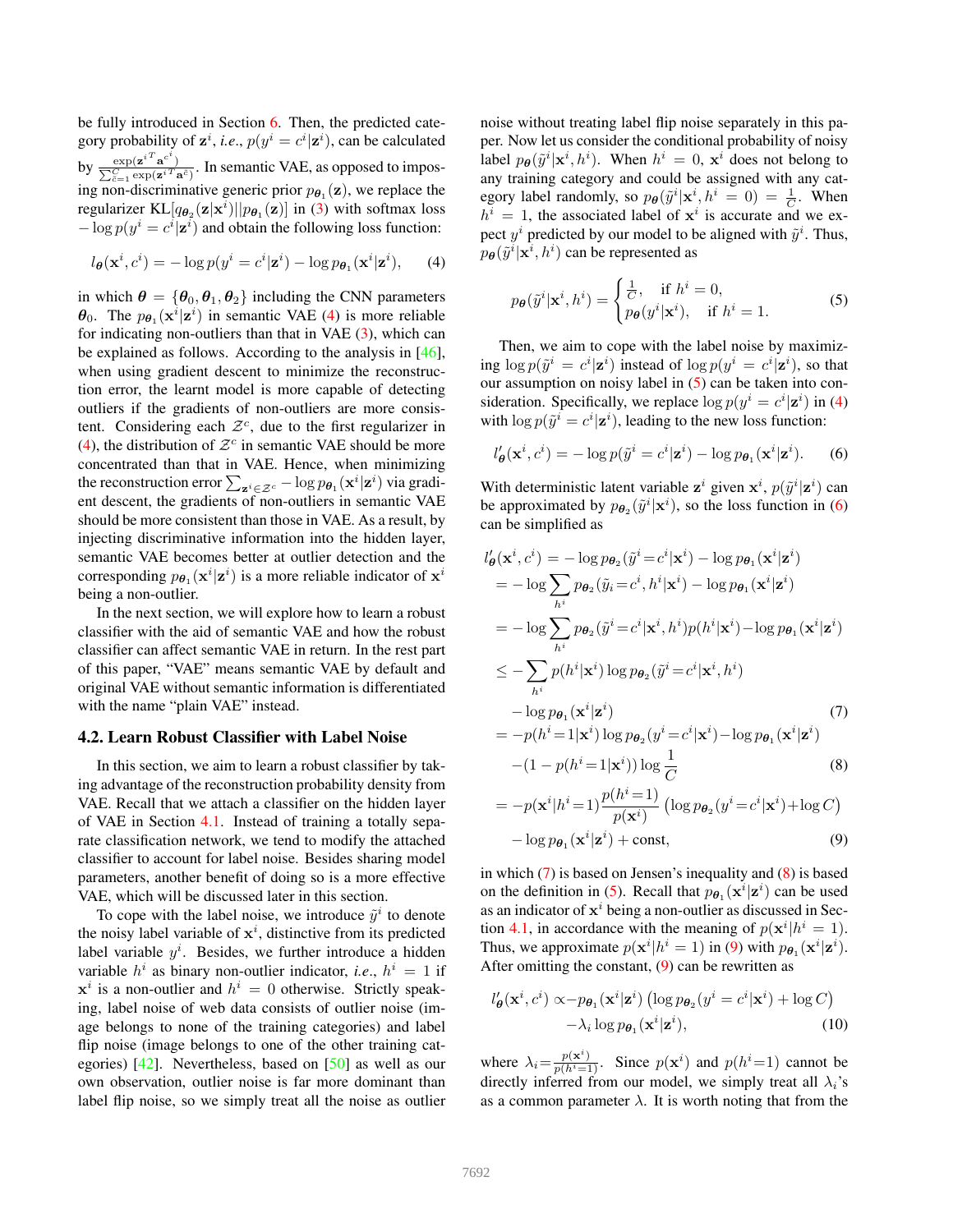<span id="page-4-2"></span>perspective of classification loss,  $-p_{\theta_1}(\mathbf{x}^i|\mathbf{z}^i) \log p_{\theta_2}(y^i)$  $\langle c^i | \mathbf{x}^i \rangle$  in [\(10\)](#page-3-4) is essentially weighted softmax loss, aiming to assign higher weights to the training instances which are less likely to be outliers.

Now let us switch to the perspective of VAE, the corresponding  $z^{i}$ 's of identified non-outliers (*i.e.*, with larger  $p_{\theta_1}(\mathbf{x}^i|\mathbf{z}^i)$  are regulated more heavily than those of identified outliers. In this sense, the distribution of each  $\mathcal{Z}^c$  is biased towards identified non-outliers from  $\mathcal{X}^c$  and thus expected to be closer to the distribution of ground-truth  $\bar{Z}^c$ , which is the semantic embedding space of ground-truth non-outliers from  $\mathcal{X}^c$ . With the distribution of  $\mathcal{Z}^c$  closer to that of  $\bar{Z}^c$ , the corresponding  $z^i$ 's of ground-truth nonoutliers from  $\mathcal{X}^c$  should be more densely distributed, and thus their gradients when minimizing the reconstruction error should be more consistent. Similar to the discussion in Section [4.1,](#page-2-3) more consistent gradients of ground-truth non-outliers will contribute to better capability of VAE for outlier detection. Intuitively, by injecting relatively accurate discriminative information into the hidden layer, we can obtain a more effective VAE.

To this end, we aim to minimize the loss function in  $(10)$ , which is the upper bound of  $(6)$ , by training an endto-end system as illustrated in Figure [1.](#page-2-0) However, we encounter two practical issues during training. The first issue is that for high-dimension multivariate Gaussian distribution, the value of probability density function is usually too large or too small, leading to numerical problems. Therefore, instead of directly computing  $p_{\theta_1}(\mathbf{x}^i|\mathbf{z}^i)$ , we first compute  $\log p_{\theta_1}(\mathbf{x}^i|\mathbf{z}^i)$ , then subtract the maximum value for each training batch, and finally calculate the exponential to recover  $p_{\theta_1}(\mathbf{x}^i|\mathbf{z}^i)$ . Then we can obtain normalized  $p_{\theta_1}(\mathbf{x}^i|\mathbf{z}^i)$  in the range of [0, 1], denoted as  $\tilde{p}_{\theta_1}(\mathbf{x}^i|\mathbf{z}^i)$ . The above trick is equivalent to multiplying the first term in [\(10\)](#page-3-4) with a constant for each training batch, which can be approximately absorbed into the trade-off parameter  $\lambda$ , leading to the new parameter  $\lambda$ . The second issue is that  $\log p_{\theta_1}(\mathbf{x}^i|\mathbf{z}^i)$ 's suffer from so high variance that in each training batch, only one  $\tilde{p}_{\theta_1}(\mathbf{x}^i|\mathbf{z}^i)$  is 1 while all the others are close to 0. To circumvent this problem, we fix  $\sigma_x$  as **1** so that  $p_{\theta_1}(\mathbf{x}|\mathbf{z}) = \mathcal{N}(\mathbf{x}; \boldsymbol{\mu}_x, \mathbf{I})$  to make  $\log p_{\theta_1}(\mathbf{x}^i|\mathbf{z}^i)$ 's more stable. Finally, we arrive at our optimization problem:

<span id="page-4-0"></span>
$$
\min_{\theta} \sum_{i=1}^{n} -\tilde{p}_{\theta_1}(\mathbf{x}^i|\mathbf{z}^i) \left( \log p_{\theta_2}(y^i = c^i|\mathbf{x}^i) + \log C \right)
$$

$$
-\tilde{\lambda} \log p_{\theta_1}(\mathbf{x}^i|\mathbf{z}^i), \tag{11}
$$

in which  $n$  is the number of training instances.

In the testing stage, given a test instance  $x^i$ , we use  $\mathbb{E}_{q_{\theta_2}(\mathbf{z}|\mathbf{x}^i)} p(y^i|\mathbf{z}) \approx \frac{1}{L} \sum_{l=1}^L p(y^i|\mathbf{z}^{i,l})$  with  $\mathbf{z}^{i,l} =$  $g_{\theta_2}(\mathbf{x}^i, \bar{\epsilon}^l)$  (see Section [3\)](#page-1-0) for prediction. Specifically, we pass each test instance through the classification network for 5 times  $(i.e., L = 5)$  and average the predicted category probabilities as its final category probability.

### 5. Extension for Domain Adaptation

In order to reduce the domain shift between source domain (*i.e*., web data) and target domain (*i.e*., test data), we extend our WSCI method to WSCI-DA by reconstructing the target domain instances using the same variational autoencoder (VAE) as for the source domain instances, and the reason can be explained as follows. Unlike low-level visual features, intermediate-level semantic embeddings are more insusceptible to hidden factors (*e.g*., pose and illumination) and thus more domain invariant. Therefore, the data distribution difference between source domain and target domain can be disentangled in the hidden layer by reconstructing the data from both domains  $[5, 15]$  $[5, 15]$  $[5, 15]$ . By denoting the objec-tive function in [\(11\)](#page-4-0) as  $\sum_{i=1}^{n} F(\mathbf{x}^i, y^i; \theta)$ , our WSCI-DA method can be formulated as

<span id="page-4-1"></span>
$$
\min_{\boldsymbol{\theta}} \sum_{i=1}^{n} F(\mathbf{x}^i, y^i; \boldsymbol{\theta}) + \sum_{i=1}^{\hat{n}} \left( -\tilde{\lambda} \log p_{\boldsymbol{\theta}_1}(\hat{\mathbf{x}}^i | \hat{\mathbf{z}}^i) \right), \quad (12)
$$

where  $\{\hat{\mathbf{x}}^i|_{i=1}^{\hat{n}}\}$  is the test set and  $\hat{\mathbf{z}}^i$  is the deterministic latent variable of  $\hat{\mathbf{x}}^i$ .

Given that our WSCI-DA method in [\(12\)](#page-4-1) does not consider the relation of semantic embeddings between source domain instances and target domain instances, we additionally propose a low-rank refinement strategy following our WSCI-DA method. In particular, after the training process based on  $(12)$ , we can obtain the semantic embeddings of source domain instances  $(i.e., \hat{z}^i)$  and target domain instances (*i.e.*,  $z^{i'}s$ ) based on the trained model. Then, we assume that the semantic embeddings of target domain instances can be linearly reconstructed based on those of source domain instances, and the reconstruction matrix should be low-rank because the reconstruction coefficients corresponding to the target domain instances from the same category should be grouped together. Formally, with the semantic embedding of the i-th target (*resp.*, source) domain instance being  $\hat{\mathbf{z}}^i \sim \mathcal{N}(\hat{\boldsymbol{\mu}}_z^i, \text{diag}(\hat{\boldsymbol{\sigma}}_z^{i^2}))$  $\binom{i^2}{z}$ )) (resp.,  $\mathbf{z}^i$   $\sim$  $\mathcal{N}(\bm{\mu}^i_z,\text{diag}(\bm{\sigma}^{i^2}_z$  $\left(\frac{i^2}{z}\right)$ )), we assume  $\hat{\mathbf{z}}^i$  can be linearly reconstructed based on  $\mathbf{z}^i$ 's, *i.e.*,  $\hat{\mathbf{z}}^i = \sum_{j=1}^n s_{ji} \mathbf{z}^j$ . Then, by simply assuming  $z^i$ 's are mutually independent, it can be easily known that  $\hat{\mu}_z^i = \sum_{j=1}^n s_{ji} \mu_z^j$  and  $\hat{\sigma}_z^{i^2} = \sum_{j=1}^n s_{ji}^2 \sigma_z^{j^2}$  $\frac{j^2}{z}$  . Let us define the reconstruction matrix  $S$  with each entry being  $s_{ji}$ ,  $\mathbf{Z}^{\mu}$  (*resp.*,  $\hat{\mathbf{Z}}^{\mu}$ ) with the *i*-th column being  $\mu_{z}^{i}$  $(resp., \hat{\mu}_z^i)$ , and  $\mathbf{Z}^{\sigma}$  (*resp.*,  $\hat{\mathbf{Z}}^{\sigma}$ ) with the *i*-th column be- $\cos \sigma_z^{i^2}$  $\int_z^{i^2}$  (resp.,  $\hat{\sigma}_z^{i^2}$  $i^{2}_{z}$ ). Then, we assume **S** to be low-rank to capture the intrinsic relatedness of target domain instances, considering that the columns in S corresponding to the target domain instances within the same category should be similar with each other. In analogy to low-rank representation (LRR)  $[20]$ , we can reach the following optimization problem: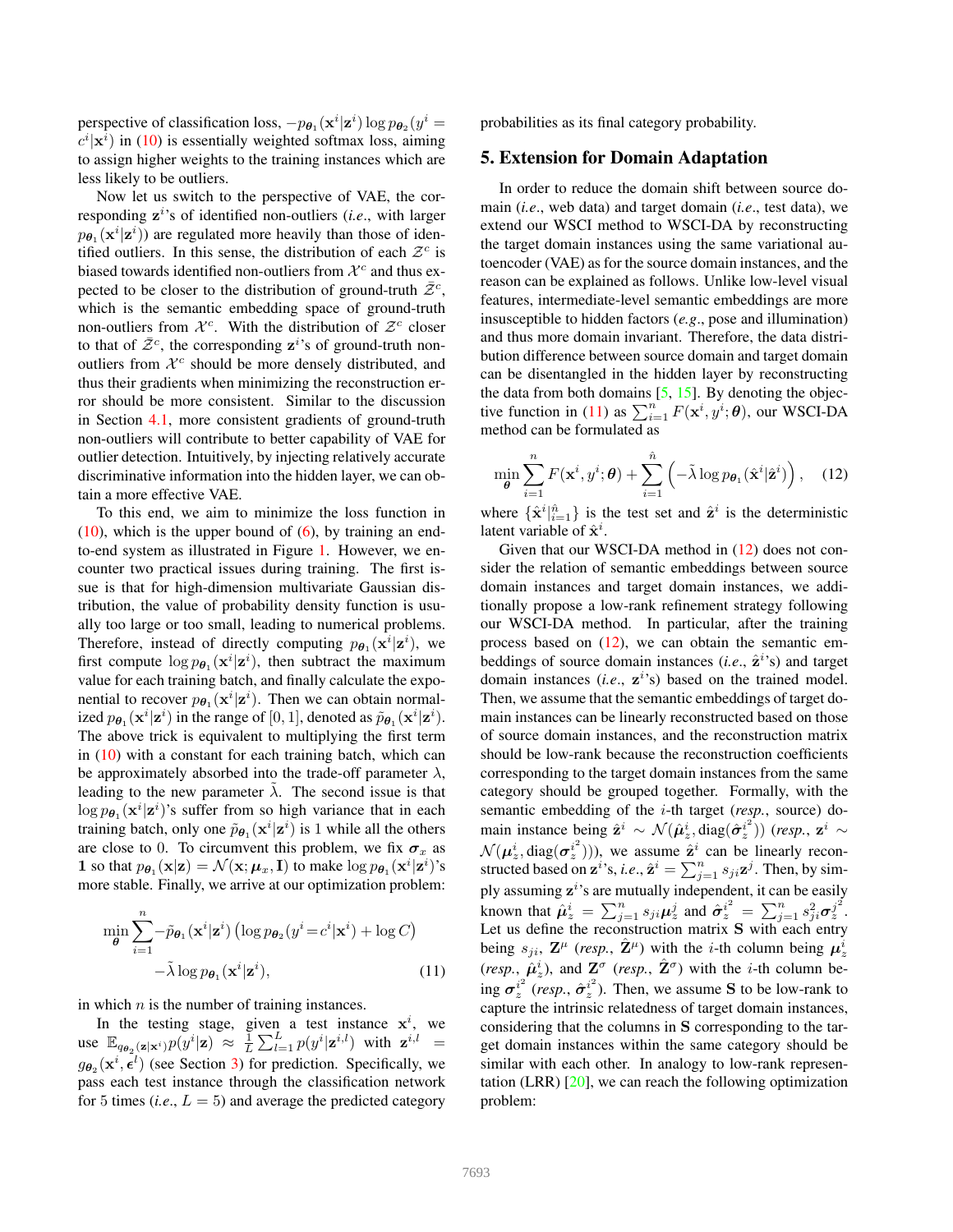<span id="page-5-3"></span><span id="page-5-1"></span>
$$
\min_{\mathbf{S}, \mathbf{E}^{\mu}, \mathbf{E}^{\sigma}} \quad \|\mathbf{S}\|_{*} + \|\mathbf{E}\|_{2,1},
$$
\n
$$
\text{s.t.} \quad \hat{\mathbf{Z}}^{\mu} = \mathbf{Z}^{\mu}\mathbf{S} + \mathbf{E}^{\mu},
$$
\n
$$
\hat{\mathbf{Z}}^{\sigma} = \mathbf{Z}^{\sigma}(\mathbf{S} \circ \mathbf{S}) + \mathbf{E}^{\sigma},
$$
\n
$$
(13)
$$

where  $\|\mathbf{S}\|_{*}$  is the nuclear norm [\[33\]](#page-8-36) (the convex approximation of rank function) enforcing S to be low-rank, and  $\|\mathbf{E}\|_{2,1}$  is  $L_{2,1}$  norm [\[55\]](#page-9-10) of reconstruction error matrix  $\mathbf{E} = [\mathbf{E}^{\mu}; \mathbf{E}^{\sigma}],$  which enforces **E** to be column-sparse to tolerate larger reconstruction errors for "noisy" target domain instances. Note that we employ  $L_{2,1}$  norm on vertically stacked  $\mathbf{E}^{\mu}$  and  $\mathbf{E}^{\sigma}$  to ensure the consistency of sparse columns in  $\mathbf{E}^{\mu}$  and  $\mathbf{E}^{\sigma}$ . The optimization problem in [\(13\)](#page-5-1) can be solved using inexact Augmented Lagrange Multiplier (ALM) [\[4\]](#page-8-37).

After obtaining S by solving [\(13\)](#page-5-1), we update  $\hat{\mathbf{Z}}^{\mu}$  (*resp.*,  $\hat{\mathbf{Z}}^{\sigma}$ ) by  $\hat{\mathbf{Z}}^{\mu} = \mathbf{Z}^{\mu} \mathbf{S}$  (*resp.*,  $\hat{\mathbf{Z}}^{\sigma} = \mathbf{Z}^{\sigma} (\mathbf{S} \circ \mathbf{S})$ ), and generate  $\hat{\mathbf{z}}^i$ based on updated  $\{\hat{\mu}_z^i, \hat{\sigma}_z^i\}$  with reparameterization trick, followed by the same prediction strategy as in Section [4.](#page-2-4)

#### <span id="page-5-0"></span>6. Category-level Semantic Representation

In this section, we introduce the category-level semantic representation used in our experiments (matrix A in Section [4\)](#page-2-4), which consists of three types of information. Two common types of category-level semantic information are attribute and word vector. To overcome the drawbacks of attribute (*e.g*., not free) and word vector (*e.g*., free yet not visually grounded), we propose a third type of categorylevel semantic information called visual encoding, which is both free and visually grounded.

Attribute: Attribute representation [\[18,](#page-8-5) [9\]](#page-8-4) for each category is a high-level description in the form of semantic cues, such as the shape (*e.g*., cylindrical), material (*e.g*., cloth), and color (*e.g*., white). Such attribute representations are acquired based on expertise from human experts and thus not freely available.

Word Vector: Each word can be represented by a realvalued vector (*e.g.*, Word2Vec [\[23\]](#page-8-38) and GloVe [\[32\]](#page-8-39)) using the linguistic model trained on free online corpus (*e.g*., Wikipedia). Recently, word vectors have been used for image classification in zero-shot learning (ZSL) by using the word vector of category name as the intermediate semantic representation of each category [\[1,](#page-8-6) [10,](#page-8-7) [39,](#page-8-8) [54\]](#page-9-5). However, word vector focus on linguistic regularities and patterns, and hence may lack visual grounding [\[16\]](#page-8-40).

Visual Encoding: We propose a free and visually grounded encoding method, which encodes each category as visual bag-of-word representation by using Gaussian Mixture Model (GMM) as the visual codebook. Specifically, we first generate region proposals for each training image using existing method and then train a K-component GMM based on sampled region proposals. We define the probability that the *i*-th region proposal belongs to the *j*-th Gaussian model as  $\gamma_i(j)$ . With  $\gamma_i = [\gamma_i(1), \ldots, \gamma_i(K)]$ , we calculate the average of  $\gamma_i$ 's of all the region proposals from the images belonging to the  $c$ -th category as the encoding vector of the c-th category, which is denoted as  $\bar{\gamma}_c$ . However, there are two issues with the obtained visual encoding vector  $\bar{\gamma}_c$ : 1) region proposals from one category may be very noisy due to inaccurate image labels; 2) some components in GMM (*i.e*., visual words in the codebook) are category-invariant and commonly shared by all categories (*e.g*., visual words that fall in the background), which renders the visual encoding vector less discriminative. For the first issue, we reset the entries with small values. For the second issue, we learn a project matrix to maximize the category separation and reduce the dimension of  $\bar{\gamma}_c$  to K.

In practice, we can concatenate available types of semantic representations of each category as the hybrid semantic representation of that category. More experimental details will be introduced in Section [7.](#page-5-2)

### <span id="page-5-2"></span>7. Experiments

In this section, we evaluate our WSCI method for image classification on three benchmark datasets and also provide some showcases for identified outliers/non-outliers.

Datasets: Since attribute vector is included as part of our hybrid semantic information, we conduct experiments on three popular benchmark datasets: AwA2, CUB, and SUN Attribute, which are associated with attribute vector for each category. For each benchmark dataset, we use the entire dataset as test set while crawling 500 images from Google image website for each category as training set.

1) AwA2 [\[47\]](#page-9-11): Animals with Attributes 2 (AwA2) dataset releases more images than its previous version AwA. Specifically, AwA2 consists of 37322 images of 50 animal categories. The provided category-attribute matrix contains 85 numeric attribute values for all 50 categories.

2) CUB [\[44\]](#page-9-12): Caltech-UCSD Bird (CUB) has in total 11, 788 images distributed in 200 bird species. The CUB dataset contains a 312-dim binary human specified attribute vector for each image, so we average the attribute vectors of the images within each category and use the averaged attribute vector for that category.

3) SUN Attribute [\[48\]](#page-9-13): Scene UNderstanding (SUN) attribute dataset has 717 scene categories with 20 images in each category. Similar to CUB, we calculate the averaged 102-dim attribute vector for each category.

4) Google image dataset: We construct the web training set by ourselves. Particularly, for each benchmark test set (*i.e*., AwA2, CUB, and SUN), we use the category names as queries to collect the top ranked 500 images from Google image website for each category after performing PCAbased near-duplicate removal [\[56\]](#page-9-14).

Category-level Semantic Representation: As discussed in Section [6,](#page-5-0) we employ three types of category-level infor-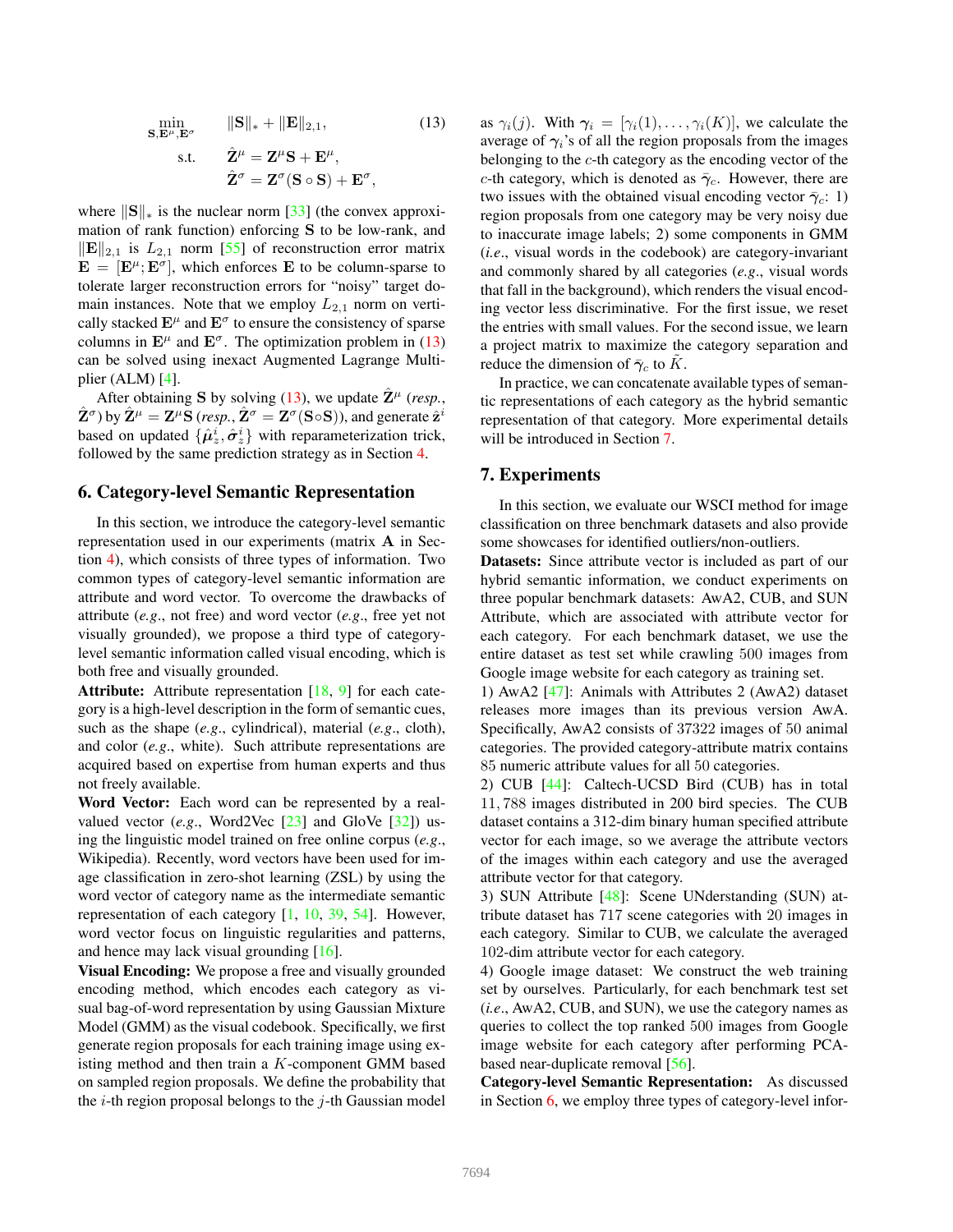| Dataset                | AwA2  | <b>CUB</b> | <b>SUN</b> | Avg   |
|------------------------|-------|------------|------------|-------|
| <b>CNN</b>             | 84.02 | 72.24      | 35.91      | 64.06 |
| bootstrap $[34]$       | 85.71 | 73.63      | 37.36      | 65.57 |
| Chen and Gupta $[6]$   | 85.53 | 74.92      | 38.33      | 66.26 |
| Sukhbaatar et al. [42] | 86.11 | 73.51      | 38.61      | 66.08 |
| Xiao et al. [49]       | 86.41 | 75.02      | 40.56      | 67.33 |
| $RGT+AT+R [57]$        | 86.52 | 73.75      | 38.03      | 66.10 |
| WSCI sim1              | 86.15 | 74.17      | 37.91      | 66.08 |
| WSCL <sub>sim2</sub>   | 88.88 | 76.28      | 41.23      | 68.80 |
| WSCI (w/o ve)          | 90.52 | 76.86      | 41.97      | 69.78 |
| WSCI                   | 91.14 | 77.34      | 42.26      | 70.25 |

<span id="page-6-1"></span><span id="page-6-0"></span>Table 1: Accuracies (%) of different methods on three datasets. The best results are highlighted in boldface.

mation: attribute, word vector, and visual encoding. In the following, we provide the details of extracting these three types of information: (1) for attribute, we use the 85-dim (*resp.*, 312-dim and 102-dim) continuous attribute vector associated with the AwA2 (*resp.*, CUB and SUN) dataset as mentioned above; (2) for word vector, we train GloVe [\[32\]](#page-8-39) language model based on the latest Wikipedia corpus, with the dimension of word vector set as 500. Then, we can obtain the word vector corresponding to each category name. For the category names with more than one word, we average the word vectors corresponding to all the words appearing in the category name as the final word vector of that category; (3) for visual encoding, we set  $K$  (*resp.*,  $K$ ) as 256 (*resp.*, 128). At last, we concatenate three types of information as hybrid semantic representation, leading to a 713-dim (*resp.*, 940-dim and 730-dim) vector for each category on the AwA2 (*resp.*, CUB and SUN) dataset.

Network Architecture: Our network consists of a CNN model, a VAE model, and a softmax classification model, as shown in Figure [1.](#page-2-0) For the CNN model, we adopt Inception-V3 [\[43\]](#page-9-15), which outputs 2048-dim visual feature. For the VAE model, we implement both encoder and decoder as multiple layer perceptron (MLP) with one hidden layer. The dimension of the hidden layer in MLP is set as 1500, which is approximately  $\frac{d+m}{2}$  with d being the dimension of Inception-V3 output (*i.e*., 2048) and m being the dimension of category-level semantic representation. The entire network is implemented using TensorFlow, based on which we use Adam optimizer with batch size being 64 and exponentially decaying learning rate initialized as 0.001.

Parameter: The objective function in  $(11)$  has one hyperparameter  $\tilde{\lambda}$ , which is empirically set as 10<sup>-4</sup> for all datasets. In our experiments, we observe that our methods are relatively robust when setting  $\lambda$  in certain range (*e.g.*,  $[10^{-6}, 10^{-4}]$ ).

Baselines: We compare with three sets of baselines: basic CNN, Webly Supervised Learning (WSL) methods, and simplified versions of our method.

1) For basic CNN, we train Inception-V3 without consider-

ing label noise, which is referred to as CNN in Table [1.](#page-6-0)

2) For WSL methods, we compare with the following recent deep learning approaches: Chen and Gupta [\[6\]](#page-8-0), Sukhbaatar *et al*. [\[42\]](#page-9-0), Xiao *et al*. [\[49\]](#page-9-1), bootstrap [\[34\]](#page-8-2), and RGT+AT+R [\[57\]](#page-9-2). For Chen and Gupta [\[6\]](#page-8-0) and Xiao *et al*. [\[49\]](#page-9-1), since we do not have clean images to estimate the confusion matrix, we calculate the category similarities based on semantic representations as the confusion matrix. In this way, category-level information is utilized in [\[6,](#page-8-0) [49\]](#page-9-1). For Xiao *et al*. [\[49\]](#page-9-1) and RGT+AT+R [\[57\]](#page-9-2), they use partial clean data when training the network, which is not available under our setting, so we only utilize noisy web data to train their models. For all the deep learning baselines mentioned above, we use Inception-V3 as the basic network structure for fair comparison.

3) For simplified versions of our WSCI method, we first split the flowchart in Figure [1](#page-2-0) into two separate flows with joint loss at the end, in which the top flow is classification network based on x and the bottom flow is a plain VAE detached from the classifier. We use the same loss function as in  $(11)$  and refer to this simplified version as WSCI sim1 in Table [1.](#page-6-0) Based on WSCL sim1, we replace VAE with semantic VAE by attaching a classifier on the hidden layer, which can utilize category-level information **A**. Note that the attached classifier has an additional standard classification loss, which is independent on the classification network in the top flow. This simplified version is referred to as WSCI\_sim2. Another simplified version is nearly the same as full-fledged WSCI except that we exclude our proposed visual encoding from hybrid semantic representation, which is referred to as WSCI (w/o ve).

Experimental Results: The experimental results are summarized in Table [1,](#page-6-0) in which the results on the SUN dataset are much worse than those on the other two datasets. This is because the SUN dataset has far more categories and the web images of scene categories are more noisy than those of animal categories. We observe that the baselines [\[34,](#page-8-2) [6,](#page-8-0) [42,](#page-9-0) [49,](#page-9-1) [57\]](#page-9-2) achieve better results than basic CNN, because they cope with label noise using different techniques. We also observe that WSCI\_sim2 outperforms WSCI sim1, which shows it is helpful to utilize category-level information. Moreover, WSCI is better than WSCI\_sim2, indicating the advantage for classification network and VAE to jointly leverage category-level information. Another observation is that WSCI is slightly better than WSCI (w/o ve), which validates the effectiveness of our proposed visual encoding vector as part of hybrid semantic representation. We also observe that in the absence of manually annotated attribute vector, our method WSCI (w/o ve) still outperforms all the baselines, which proves the superiority of our method even only using free categorylevel semantic information. Finally, our WSCI method achieves the best results on all three datasets. This again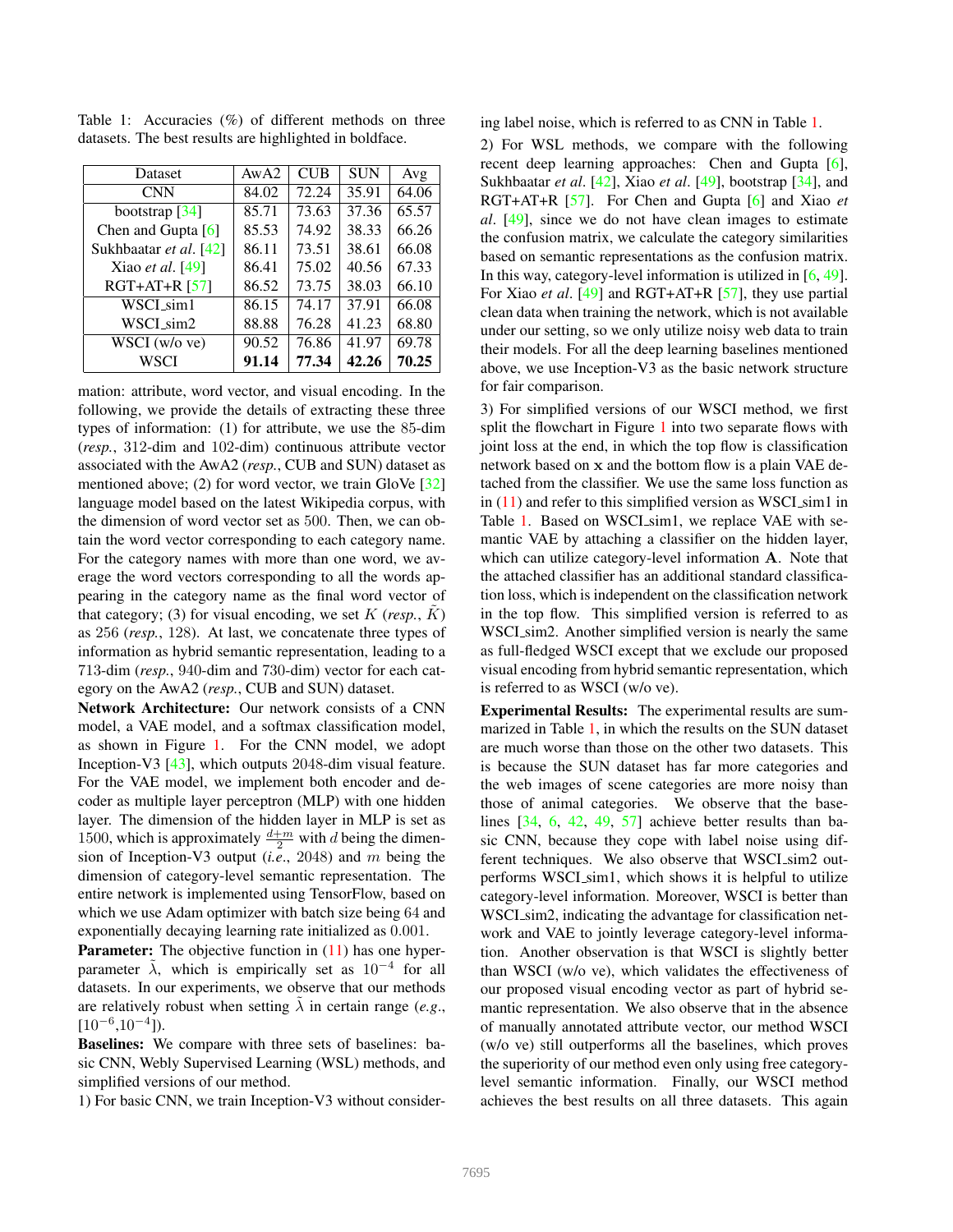<span id="page-7-2"></span><span id="page-7-0"></span>

Figure 2: The first (*resp.*, second) row contains the web training images from the category "ox" (*resp.*, "weasel"). The green (*resp.*, red) boxes on the left (*resp.*, right) column group the top 5 images with highest (*resp.*, lowest)  $\tilde{p}_{\theta_1}(\mathbf{x}^i|\mathbf{z}^i)$ , which indicates the identified non-outliers (*resp.*, outliers).

demonstrates the superiority of our VAE based method, in which VAE and classification network can jointly utilize category-level supervision.

Qualitative Analysis: Recall that we use the reconstruction probability density  $\tilde{p}_{\theta_1}(\mathbf{x}^i|\mathbf{z}^i)$  in [\(11\)](#page-4-0) as the indicator of  $x^i$  being a non-outlier. In order to qualitatively verify the capability of our semantic VAE to detect outliers, we take the categories "ox" and "weasel" from the dataset AwA2 as examples (see the top and bottom row in Figure [2\)](#page-7-0). In particular, we show the top 5 web training images from each category with highest (*resp.*, lowest)  $\tilde{p}_{\theta_1}(\mathbf{x}^i|\mathbf{z}^i)$  in the green (*resp.*, red) boxes. From Figure [2,](#page-7-0) it can be seen that the top outliers and non-outliers are successfully identified, contributing to a more robust classifier. We have similar observations on the other categories from the other datasets.

Extension for Domain Adaptation: We additionally conduct experiments under the domain adaptation setting, in which unlabeled test instances are used in the training stage. We compare with two sets of baselines: Domain Adaptation (DA) methods and Webly Supervised Learning (WSL) methods which can address the domain issue. For DA methods, we compare with several closely related DA methods based on autoencoder/VAE or low-rank techniques: mSDA [\[5\]](#page-8-27), BAE [\[12\]](#page-8-28), VFAE [\[21\]](#page-8-29), RDALR [\[11\]](#page-8-30), and LTSL [\[38\]](#page-8-31). For DA-related WSL methods, we compare with Bergamo and Torresani [\[3\]](#page-8-1) and WSDG [\[27\]](#page-8-13), which can cope with the label noise and address the domain shift at the same time. Note that the methods in  $[11, 38, 5, 12, 3, 27]$  $[11, 38, 5, 12, 3, 27]$  $[11, 38, 5, 12, 3, 27]$  $[11, 38, 5, 12, 3, 27]$  $[11, 38, 5, 12, 3, 27]$  $[11, 38, 5, 12, 3, 27]$  $[11, 38, 5, 12, 3, 27]$  $[11, 38, 5, 12, 3, 27]$  $[11, 38, 5, 12, 3, 27]$  $[11, 38, 5, 12, 3, 27]$ are all feature-based approaches. For fair comparison, we extract visual features from Inception-v3 retrained on our training sets, in which case feature-based methods can achieve at least comparable results with CNN in Table [1.](#page-6-0) For our WSCI-DA method, we report both results with or without low-rank refinement.

The experimental results are reported in Table [2,](#page-7-1) from which we observe that the DA baselines and DA-related WSL baselines achieve better results than CNN, which indicates the necessity of addressing the domain shift between web data and test data. We also observe that WSCI-DA is

<span id="page-7-1"></span>Table 2: Accuracies (%) of different methods with domain adaptation on three datasets. The best results are highlighted in boldface.

| Dataset              | AWA2  | <b>CUB</b> | <b>SUN</b> | Avg   |
|----------------------|-------|------------|------------|-------|
| <b>CNN</b>           | 84.02 | 72.24      | 33.76      | 63.34 |
| <b>RDALR</b> [11]    | 85.89 | 73.08      | 34.63      | 64.53 |
| $LTSL$ [38]          | 86.63 | 74.39      | 35.13      | 65.38 |
| $mSDA$ [5]           | 84.63 | 72.79      | 34.32      | 63.91 |
| <b>BAE</b> [12]      | 84.87 | 73.80      | 36.55      | 65.07 |
| <b>VFAE</b> [21]     | 86.91 | 75.15      | 36.56      | 66.20 |
| Bergamo et al. [3]   | 87.99 | 75.96      | 37.33      | 67.09 |
| <b>WSDG</b> [27]     | 86.56 | 75.10      | 36.71      | 66.12 |
| WSCI                 | 91.14 | 77.34      | 39.59      | 69.36 |
| <b>WSCI-DA</b>       | 93.17 | 78.70      | 41.39      | 71.08 |
| WSCI-DA (refinement) | 94.28 | 80.83      | 42.70      | 72.60 |

better than WSCI, which shows it is beneficial to reconstruct unlabeled test instances using VAE. Besides, WSCI-DA (refinement) further improves WSCI-DA, which demonstrates the effectiveness of our low-rank refinement. Finally, our WSCI-DA (refinement) method achieves superior performance compared with all the baselines on all three datasets, which indicates the advantage of our probabilistic framework to handle label noise and domain issue with the aid of category-level supervision.

## 8. Conclusion

In this paper, we have studied addressing the label noise and domain shift by using category-level supervision when learning from web data. Extensive experiments on three benchmark datasets have demonstrated the effectiveness of our proposed methods.

## Acknowledgement

This work is supported by NIH 7000000356 and NSF IIS-1652633. This work is also supported by the NGA NHARP program HM0476-15-1-0007.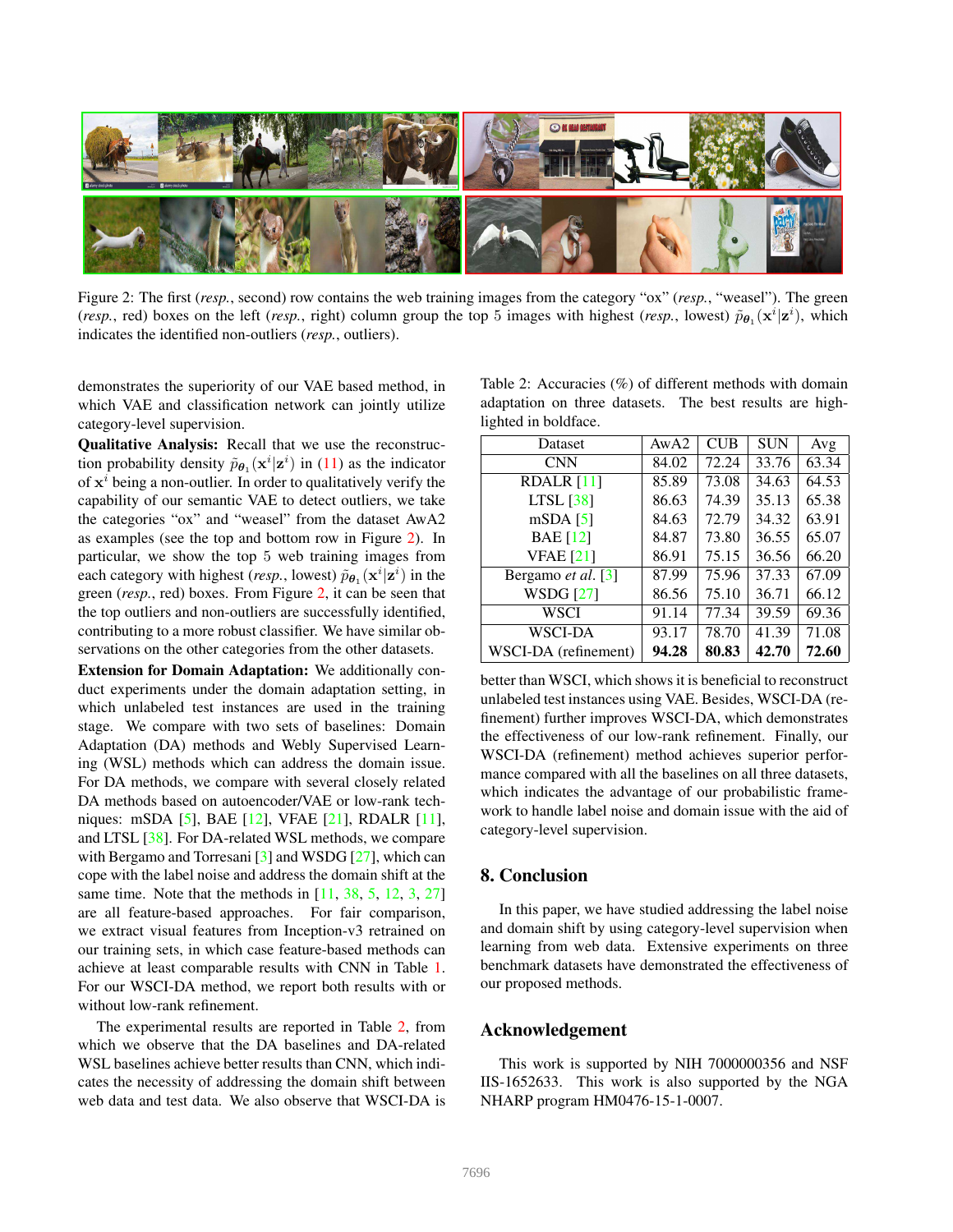# References

- <span id="page-8-6"></span>[1] Z. Akata, S. Reed, D. Walter, H. Lee, and B. Schiele. Evaluation of output embeddings for fine-grained image classification. In *CVPR*, 2015. [1,](#page-0-0) [3,](#page-2-5) [6](#page-5-3)
- <span id="page-8-19"></span>[2] J. An and S. Cho. Variational autoencoder based anomaly detection using reconstruction probability. Technical report, Technical Report, 2015. [2,](#page-1-2) [3](#page-2-5)
- <span id="page-8-1"></span>[3] A. Bergamo and L. Torresani. Exploiting weakly-labeled web images to improve object classification: a domain adaptation approach. In *NIPS*, 2010. [1,](#page-0-0) [2,](#page-1-2) [8](#page-7-2)
- <span id="page-8-37"></span>[4] S. Boyd, N. Parikh, E. Chu, B. Peleato, and J. Eckstein. Distributed optimization and statistical learning via the alternating direction method of multipliers. *Foundations and Trends* <sup>R</sup> *in Machine Learning*, 3(1):1–122, 2011. [6](#page-5-3)
- <span id="page-8-27"></span>[5] M. Chen, Z. Xu, K. Weinberger, and F. Sha. Marginalized denoising autoencoders for domain adaptation. *ICML*, 2012. [2,](#page-1-2) [5,](#page-4-2) [8](#page-7-2)
- <span id="page-8-0"></span>[6] X. Chen and A. Gupta. Webly supervised learning of convolutional networks. In *ICCV*, 2015. [1,](#page-0-0) [2,](#page-1-2) [7](#page-6-1)
- <span id="page-8-12"></span>[7] X. Chen, A. Shrivastava, and A. Gupta. NEIL: Extracting visual knowledge from web data. In *ICCV*, 2013. [2](#page-1-2)
- <span id="page-8-18"></span>[8] S. K. Divvala, A. Farhadi, and C. Guestrin. Learning everything about anything: Webly-supervised visual concept learning. In *CVPR*, 2014. [2](#page-1-2)
- <span id="page-8-4"></span>[9] A. Farhadi, I. Endres, D. Hoiem, and D. Forsyth. Describing objects by their attributes. In *CVPR*, 2009. [1,](#page-0-0) [6](#page-5-3)
- <span id="page-8-7"></span>[10] A. Frome, G. S. Corrado, J. Shlens, S. Bengio, J. Dean, T. Mikolov, et al. DeViSE: A deep visual-semantic embedding model. In *NIPS*, 2013. [1,](#page-0-0) [6](#page-5-3)
- <span id="page-8-30"></span>[11] I.-H. Jhuo, D. Liu, D. Lee, and S.-F. Chang. Robust visual domain adaptation with low-rank reconstruction. In *CVPR*, 2012. [2,](#page-1-2) [8](#page-7-2)
- <span id="page-8-28"></span>[12] M. Kan, S. Shan, and X. Chen. Bi-shifting auto-encoder for unsupervised domain adaptation. In *ICCV*, 2015. [2,](#page-1-2) [8](#page-7-2)
- <span id="page-8-23"></span>[13] D. P. Kingma, S. Mohamed, D. J. Rezende, and M. Welling. Semi-supervised learning with deep generative models. In *NIPS*, 2014. [2](#page-1-2)
- <span id="page-8-10"></span>[14] D. P. Kingma and M. Welling. Auto-encoding variational bayes. *ICLR*, 2014. [1,](#page-0-0) [2,](#page-1-2) [3](#page-2-5)
- <span id="page-8-34"></span>[15] E. Kodirov, T. Xiang, and S. Gong. Semantic autoencoder for zero-shot learning. *CVPR*, 2017. [5](#page-4-2)
- <span id="page-8-40"></span>[16] S. Kottur, R. Vedantam, J. M. F. Moura, and D. Parikh. Visual word2vec (vis-w2v): Learning visually grounded word embeddings using abstract scenes. In *CVPR*, 2016. [6](#page-5-3)
- <span id="page-8-3"></span>[17] J. Krause, B. Sapp, A. Howard, H. Zhou, A. Toshev, T. Duerig, J. Philbin, and L. Fei-Fei. The unreasonable effectiveness of noisy data for fine-grained recognition. In *ECCV*, 2016. [1,](#page-0-0) [2](#page-1-2)
- <span id="page-8-5"></span>[18] C. H. Lampert, H. Nickisch, and S. Harmeling. Attributebased classification for zero-shot visual object categorization. *T-PAMI*, 36(3):453–465, 2014. [1,](#page-0-0) [6](#page-5-3)
- <span id="page-8-14"></span>[19] W. Li, L. Niu, and D. Xu. Exploiting privileged information from web data for image categorization. In *ECCV*, 2014. [2](#page-1-2)
- <span id="page-8-35"></span>[20] G. Liu, Z. Lin, S. Yan, J. Sun, Y. Yu, and Y. Ma. Robust recovery of subspace structures by low-rank representation. *T-PAMI*, 35(1):171–184, 2013. [5](#page-4-2)
- <span id="page-8-29"></span>[21] C. Louizos, K. Swersky, Y. Li, M. Welling, and R. Zemel. The variational fair autoencoder. *arXiv preprint arXiv:1511.00830*, 2015. [2,](#page-1-2) [8](#page-7-2)
- <span id="page-8-22"></span>[22] A. Makhzani, J. Shlens, N. Jaitly, I. Goodfellow, and B. Frey. Adversarial autoencoders. *arXiv preprint arXiv:1511.05644*, 2015. [2](#page-1-2)
- <span id="page-8-38"></span>[23] T. Mikolov, I. Sutskever, K. Chen, G. S. Corrado, and J. Dean. Distributed representations of words and phrases and their compositionality. In *NIPS*, 2013. [6](#page-5-3)
- <span id="page-8-33"></span>[24] L. Niu, J. Cai, and A. Veeraraghavan. Zero-shot learning via category-specific visual-semantic mapping. *arXiv preprint arXiv:1711.06167*, 2017. [3](#page-2-5)
- <span id="page-8-25"></span>[25] L. Niu, J. Cai, and D. Xu. Domain adaptive fisher vector for visual recognition. In *ECCV*, 2016. [2](#page-1-2)
- <span id="page-8-24"></span>[26] L. Niu, W. Li, and D. Xu. Multi-view domain generalization for visual recognition. In *ICCV*, 2015. [2](#page-1-2)
- <span id="page-8-13"></span>[27] L. Niu, W. Li, and D. Xu. Visual recognition by learning from web data: A weakly supervised domain generalization approach. In *CVPR*, 2015. [2,](#page-1-2) [8](#page-7-2)
- <span id="page-8-17"></span>[28] L. Niu, W. Li, and D. Xu. Exploiting privileged informtion from web data for action nd event recognition. *IJCV*, 118(2):130–150, 2016. [2](#page-1-2)
- <span id="page-8-26"></span>[29] L. Niu, W. Li, D. Xu, and J. Cai. An exemplar-based multiview domain generalization framework for visual recognition. *T-NNLS*, 2016. [2](#page-1-2)
- <span id="page-8-15"></span>[30] L. Niu, W. Li, D. Xu, and J. Cai. Visual recognition by learning from web data via weakly supervised domain generalization. *T-NNLS*, 28(9):1985–1999, 2017. [2](#page-1-2)
- <span id="page-8-16"></span>[31] L. Niu, X. Xu, L. Chen, L. Duan, and D. Xu. Action and event recognition in videos by learning from heterogeneous web sources. *T-NNLS*, 28(6):1290–1304, 2017. [2](#page-1-2)
- <span id="page-8-39"></span>[32] J. Pennington, R. Socher, and C. D. Manning. Glove: Global vectors for word representation. In *EMNLP*, 2014. [6,](#page-5-3) [7](#page-6-1)
- <span id="page-8-36"></span>[33] B. Recht, M. Fazel, and P. A. Parrilo. Guaranteed minimumrank solutions of linear matrix equations via nuclear norm minimization. *SIAM review*, 52(3):471–501, 2010. [6](#page-5-3)
- <span id="page-8-2"></span>[34] S. Reed, H. Lee, D. Anguelov, C. Szegedy, D. Erhan, and A. Rabinovich. Training deep neural networks on noisy labels with bootstrapping. *ICLR*, 2015. [1,](#page-0-0) [2,](#page-1-2) [7](#page-6-1)
- <span id="page-8-11"></span>[35] D. J. Rezende, S. Mohamed, and D. Wierstra. Stochastic backpropagation and variational inference in deep latent gaussian models. In *ICML*, 2014. [1,](#page-0-0) [2](#page-1-2)
- <span id="page-8-32"></span>[36] B. Romera-Paredes and P. Torr. An embarrassingly simple approach to zero-shot learning. In *ICML*, 2015. [3](#page-2-5)
- <span id="page-8-9"></span>[37] M. Sakurada and T. Yairi. Anomaly detection using autoencoders with nonlinear dimensionality reduction. In *MLSDA*, 2014. [1](#page-0-0)
- <span id="page-8-31"></span>[38] M. Shao, D. Kit, and Y. Fu. Generalized transfer subspace learning through low-rank constraint. *IJCV*, 2014. [2,](#page-1-2) [8](#page-7-2)
- <span id="page-8-8"></span>[39] R. Socher, M. Ganjoo, C. D. Manning, and A. Ng. Zero-shot learning through cross-modal transfer. In *NIPS*, 2013. [1,](#page-0-0) [6](#page-5-3)
- <span id="page-8-21"></span>[40] K. Sohn, H. Lee, and X. Yan. Learning structured output representation using deep conditional generative models. In *NIPS*, 2015. [2](#page-1-2)
- <span id="page-8-20"></span>[41] S. Suh, D. H. Chae, H.-G. Kang, and S. Choi. Echo-state conditional variational autoencoder for anomaly detection. In *IJCNN*, 2016. [2,](#page-1-2) [3](#page-2-5)